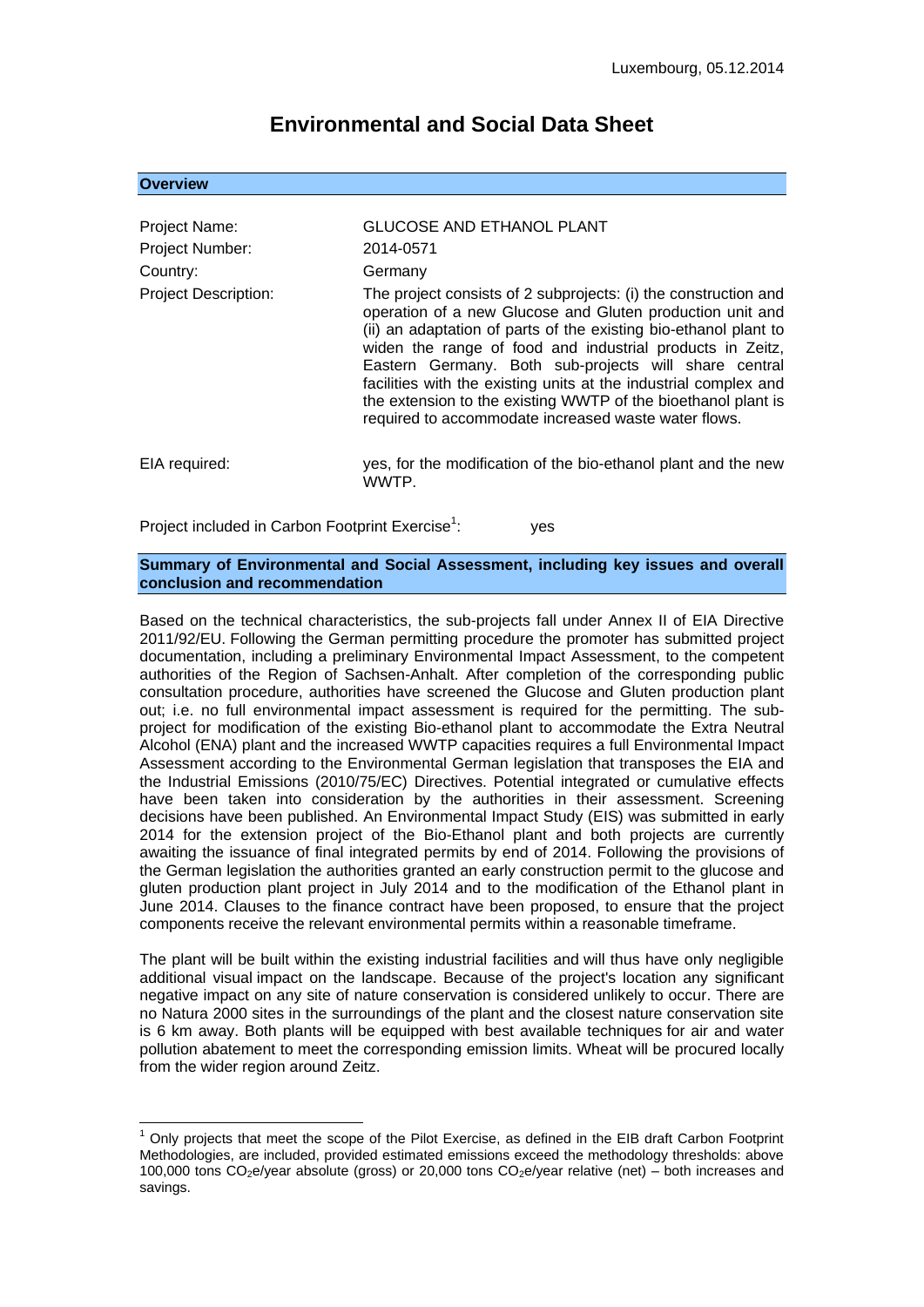With the appropriate environmental management systems in place, the project is considered to be acceptable for Bank financing from an environmental perspective.

## **Environmental and Social Assessment**

#### **Environmental Assessment**

For the sub-project of the Glucose and Gluten production plant the following interventions are subject to the permit application submitted to the German competent authority:

Despite having been screened out, an integral permit for implementation and operation for the plant is still required. The German legislation foresees a one-step authorisation for both, the construction and the operation of the plant under the provisions of the transpositions of both the EIA Directive 2011/92 EC and the Industrial Emissions Directive 2010/75/EC. Complementary to these authorisations the Promoter had also to seek environmental authorisation for the diversion of the Hassel creek and the increase of the water intake form the river Weiße Elster that will take place through the existing capture point of the sugar factory.

In the case of the extension of the Bioethanol plant, the permit application pursues the authorisation of the construction of the ENA facilities, including the associated tank farm, the necessary plant integration measures and the extension of the existing WWTP to process effluents also form the Glucose and Gluten production plant. The Promoter also seeks authorisation for the increased water flows returning to river that will result from the increased capacity of the WWTP. After the screening of the preliminary environmental data submitted by the Promoter in the frame of the permitting procedure for the plant, Environmental Authorities required an EIA. The scoping decision put the focus on the water pathways.

In order to discard any unacceptable cumulative environmental effects the Promoter has commissioned complementary studies to evaluate acceptability of additional emissions due to the new glucose and gluten facility in terms of maximum allowable concentrations cumulative effects of emissions to air, water and noise have been carried out for the whole industrial site.

## **EIB Carbon Footprint Exercise**

 The estimated annual emissions attributable to the project in a standard year of operation are 166 kt of CO<sub>2</sub>. These are predominantly due to the heat and power demand from the Glucose and Gluten plant and the ENA production processes which will draw their energy needs form the lignite fired CHP units and an oil fired auxiliary boiler that are already existing at the industrial sites from the promoter in Zeitz and currently underutilised. These energy units are all of recent construction, and comply with the emission limits established in the IED Directive. The auxiliary fuel oil fired boiler unit, though, is planned to be modified into a gas fired unit at the time that the glucose and gluten production project will enter into commercial operation. This modification will improve the emission profile of the power and heat unit of the sugar mill but is not part of the scope of the EIB operation.

Once operational around 63% of the heat demand will be generated from lignite while 37% from natural gas. Relative to the baseline scenario without the project emission savings of  $\sim$ 25 kt  $CO<sub>2</sub>$  are expected. The emission savings are achieved through the better utilisation rates of the existing combined heat and power and gas boiler facilities which offset part of emissions from Glucose and Gluten production that wold have to be produced elsewhere to meet the demand the project plant is going to service. As the ENA market is mature and stable, for the purpose of the calculation of the base scenario it is considered that the ENA plant will fully substitute existing, gas fired production units.

 For the annual accounting purposes of the EIB Carbon Footprint, the project emissions will be prorated according to the EIB lending amount signed in that year, as a proportion of project cost.